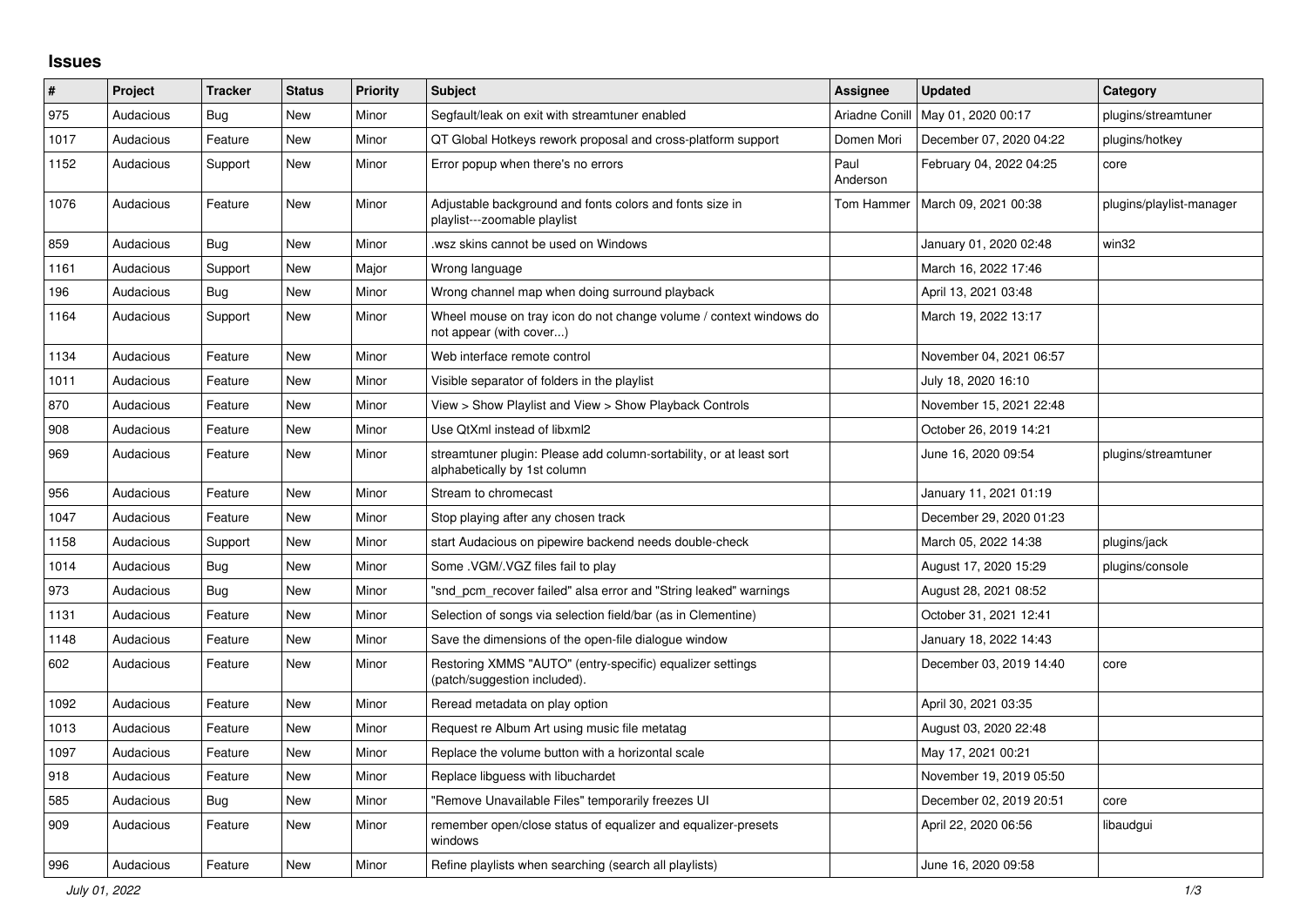| $\vert$ # | Project   | <b>Tracker</b> | <b>Status</b> | <b>Priority</b> | <b>Subject</b>                                                                                                                            | <b>Assignee</b> | <b>Updated</b>           | Category           |
|-----------|-----------|----------------|---------------|-----------------|-------------------------------------------------------------------------------------------------------------------------------------------|-----------------|--------------------------|--------------------|
| 907       | Audacious | Feature        | New           | Minor           | QtNetwork-based HTTP client                                                                                                               |                 | October 26, 2019 13:41   |                    |
| 1072      | Audacious | Feature        | <b>New</b>    | Minor           | QT AOSD plugin                                                                                                                            |                 | February 17, 2021 21:18  | plugins/aosd       |
| 1133      | Audacious | Feature        | New           | Major           | Provide an option to disable sorting playlists when you click column<br>header                                                            |                 | March 13, 2022 01:19     | plugins/gtkui      |
| 786       | Audacious | Feature        | <b>New</b>    | Minor           | Port global hotkeys plugin to Windows                                                                                                     |                 | January 04, 2021 21:52   | plugins/hotkey     |
| 1088      | Audacious | Feature        | New           | Minor           | plugin: status icon: ADD option to select tray mouse Middle Click action                                                                  |                 | April 11, 2021 12:05     | plugins/statusicon |
| 429       | Audacious | Feature        | <b>New</b>    | Minor           | Please enable scrobbling to libre.fm in Scrobbler 2.0                                                                                     |                 | September 02, 2019 10:35 | plugins/scrobbler2 |
| 877       | Audacious | Feature        | New           | Minor           | Please add save option to cue playlists (patch included)                                                                                  |                 | March 07, 2019 04:18     | plugins/cue        |
| 1101      | Audacious | Feature        | New           | Major           | Please add media shortcut keys for Windows 10                                                                                             |                 | December 03, 2021 16:31  | win32              |
| 1154      | Audacious | Support        | <b>New</b>    | Minor           | Playlist column Headers                                                                                                                   |                 | March 06, 2022 16:06     |                    |
| 913       | Audacious | Feature        | New           | Minor           | Play / create new playlist from selection                                                                                                 |                 | December 02, 2019 20:13  | plugins/qtui       |
| 1170      | Audacious | Feature        | New           | Minor           | Playback mode button                                                                                                                      |                 | April 22, 2022 16:01     |                    |
| 1048      | Audacious | Feature        | New           | Minor           | PipeWire support                                                                                                                          |                 | May 04, 2022 19:36       |                    |
| 1099      | Audacious | Feature        | New           | Minor           | Per-track ReplayGain shouldn't be enabled by default                                                                                      |                 | May 09, 2021 13:41       |                    |
| 924       | Audacious | Feature        | New           | Minor           | Option to replace playlist contents by drag and drop                                                                                      |                 | December 02, 2019 20:15  |                    |
| 51        | Audacious | Feature        | New           | Minor           | Option to inhibit suspend                                                                                                                 |                 | February 13, 2021 09:23  |                    |
| 1153      | Audacious | Feature        | New           | Minor           | Optional sort column for File Created/Modified date and time                                                                              |                 | February 04, 2022 16:00  | libaudgui          |
| 873       | Audacious | Feature        | New           | Minor           | Optionally make "previous track" restart current track                                                                                    |                 | June 08, 2021 22:55      |                    |
| 1160      | Audacious | Feature        | New           | Minor           | Ogg Opus support for streams                                                                                                              |                 | March 11, 2022 18:09     |                    |
| 1142      | Audacious | Feature        | <b>New</b>    | Minor           | MusicBrainz support for CD plugin                                                                                                         |                 | November 20, 2021 21:46  | plugins/cdaudio    |
| 1057      | Audacious | Feature        | New           | Minor           | Matroska (mka) chapter support                                                                                                            |                 | August 27, 2021 22:54    |                    |
| 1093      | Audacious | Feature        | New           | Minor           | Make the Song Dialog (Qt) window wider by default                                                                                         |                 | May 17, 2021 15:36       |                    |
| 993       | Audacious | <b>Bug</b>     | <b>New</b>    | Minor           | Lyrics for streamed content are written to cache but not read.                                                                            |                 | June 07, 2020 13:10      | plugins/lyricwiki  |
| 968       | Audacious | Feature        | New           | Minor           | Loop PSF files at normal loop points during repeat mode                                                                                   |                 | April 16, 2020 03:25     | plugins/psf        |
| 1151      | Audacious | Feature        | New           | Minor           | Load balance XSPF tracks with multiple location URIs                                                                                      |                 | January 28, 2022 19:10   |                    |
| 1071      | Audacious | Feature        | New           | Minor           | Linkage could be improved for packagers.                                                                                                  |                 | March 31, 2021 00:32     |                    |
| 1105      | Audacious | <b>Bug</b>     | <b>New</b>    | Major           | LADSPA host setting menu does not show up with Qt interface                                                                               |                 | December 24, 2021 18:14  | plugins/ladspa     |
| 1145      | Audacious | Support        | New           | Minor           | I started to code, I need m-tags support for audacious to tag files<br>witthout tags, and all I need is a (link to a) good documentation* |                 | February 25, 2022 05:01  |                    |
| 1108      | Audacious | Feature        | New           | Minor           | HTTPS support for Windows builds                                                                                                          |                 | December 27, 2021 04:45  | plugins/neon       |
| 1098      | Audacious | Feature        | New           | Minor           | Hide empty Services playlist sub-menu                                                                                                     |                 | May 10, 2021 09:25       | libaudgui          |
| 500       | Audacious | Feature        | New           | Minor           | fullscreen album art                                                                                                                      |                 | April 08, 2020 19:17     |                    |
| 1130      | Audacious | Feature        | New           | Minor           | folders for tabs in the playlist head (an enhancement suggestion, not a<br>bug)                                                           |                 | October 24, 2021 19:04   |                    |